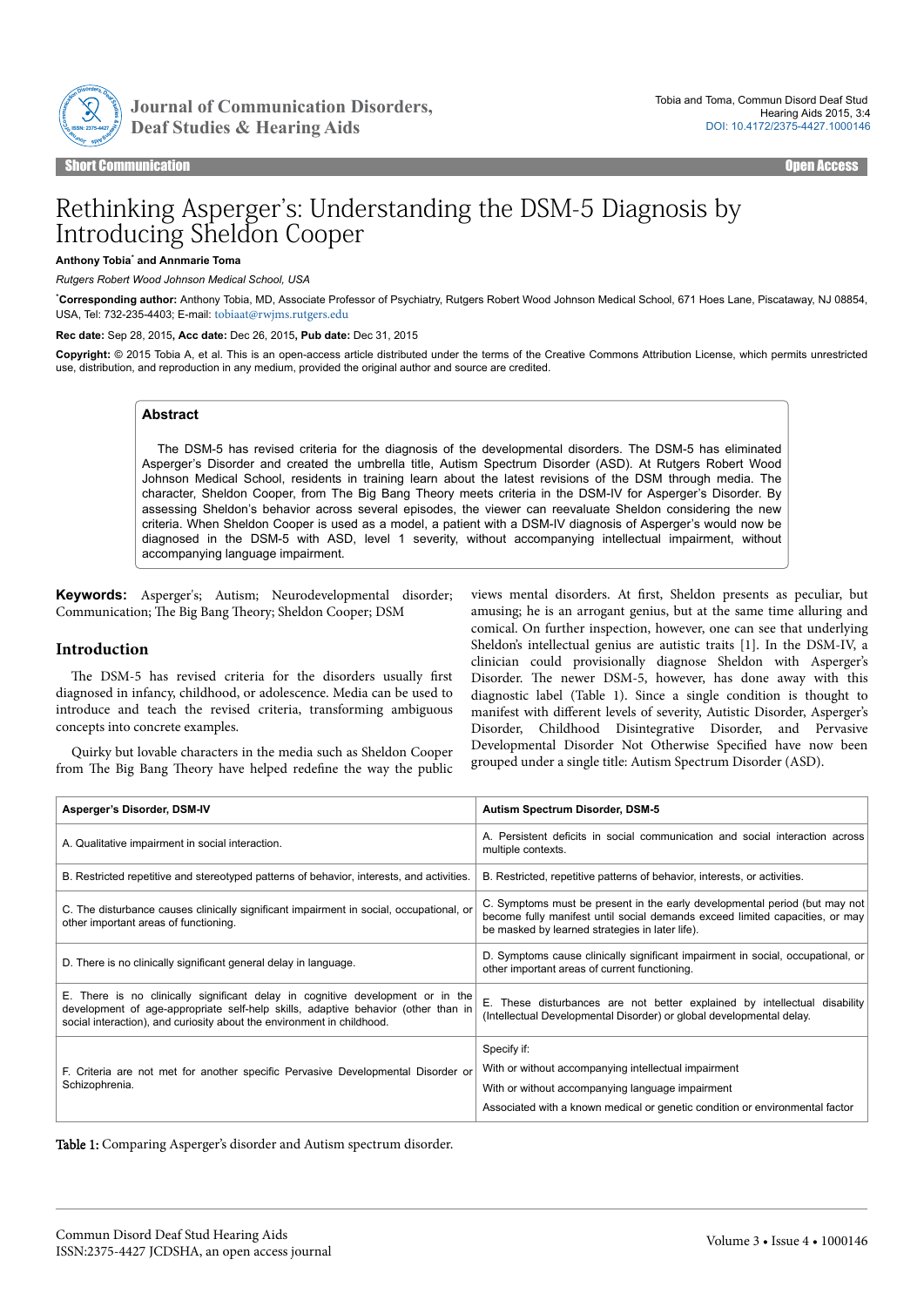The Task Force rationale for this change was to improve the consistency and reliability of diagnosis across physicians. Previous research has shown a lack of consistency in diagnosis of these mental disorders. In one study, patients with AD were also found to meet criteria for autism [2]. Нe complete elimination of AD has also grabbed the attention of the public who voiced concerns regarding research, social resources, and public perception [3]. In particular, individuals with AD report a general positive social acceptance to the Asperger's label, with concerns that the DSM change may alter this self-identity [4].

How does one then diagnose a patient with a previous DSM-IV diagnosis of AD in compliance with the DSM-5? Нis paper conceptualizes the character of Sheldon Cooper portrayed by Jim Parsons (The Big Bang Theory) as a case study that reviews the task force's changes reflected in the fifth edition of the Diagnostic and Statistical Manual of Mental Disorders.

## **Discussion**

Diagnoses for Asperger's Disorder (DSM-IV) and Autism Spectrum Disorder (DSM-5) require social deficits, communication deficits, fixed interests and repetitive behaviors. To improve accuracy in diagnosis, the DSM-5 combines the above requirements into two domains: 1) social/communication deficits (Criterion A) and 2) fixed interests and repetitive behaviors (Criterion B).

## A. Persistent deficits in social communication and social **interaction across multiple contexts**

A regular viewer of Нe Big Bang Нeory would readily agree that Sheldon has difficulty with social-emotional reciprocity (Criterion A. 1). In the episode, Нe Нespian Catalyst (Season 4, episode 14), Sheldon is dismayed by the subpar online tweets he receives after giving his first lecture to university students. One student writes, "Dr. Cooper has taken a relatively boring subject and managed to make it completely insufferable." With the encouragement of his girlfriend, Amy Farrah Fowler (Mayim Bialik), Sheldon enlists the help of Penny (Kaley Cuoco) for acting lessons so he could improve communication with his students. Нe "acting lessons" parallel social competence interventions for patients with Asperger's [5]. Just as patients require interventional therapy, Sheldon needs specific guidance in both verbal and non-verbal communication.

Sheldon also struggles to develop peer relationships (Criterion A.3) that are appropriate for his age. Sheldon creates "Roommate Agreements" and "Friendship Contracts" with his peers. In the episode, Нe Friendship Contraction (Season 4, episode 15), Sheldon awakens his roommate, Leonard (John Galecki), early in the morning for an "Emergency Preparedness Drill" and simulates an earthquake by pushing a groggy Leonard into a wall [6].

Further evidence of Sheldon's deficit in understanding relationships is the absence of interest in his peers. In Нe Cooper-Hofstadter Polarization (Season 1, episode 9), Sheldon and Leonard receive a scientific prize. Sheldon becomes infuriated that this prize must be shared with his "inferior friend." Similarly, in Нe Shiny Trinket Maneuver (Season 5, episode 12), Sheldon is on a date with Amy when she excitedly discusses her new scientific accomplishment, a paper publication. Sheldon is unimpressed and quickly shifts the conversation back to himself, replying that he has reached one hundred followers on twitter. While Sheldon has a superior understanding of theoretical physics, he has a deficiency in social and emotional reciprocity. Finally, in all of the above examples, Sheldon demonstrates deficits in nonverbal communication with a total lack of facial expression (Criterion A.2). As Sheldon Cooper vacuously says, "Don't you think if I were wrong I'd know it?"

Teaching point for Criterion A: Since Sheldon meets criteria A1-A3, he satisfies the diagnostic criterion of persistent deficits in social communication and interaction across multiple contexts.

## **B. Restricted, repetitive patterns of behavior, interests, or activities**

The DSM-IV and DSM-5 criteria for Asperger's similarly require the patient to have restricted and stereotypical patterns of behavior, interests, and activities. For example, Sheldon demonstrates repetitive movements (Criterion B.1) as evidenced by his knocking on the door three times before the person on the other side can open the door, "[knock knock knock] Penny!, [knock knock knock], Penny!, [knock knock knock], Penny!"

Sheldon is also rigid and inflexible in his routines (Criterion B.2). He has a designated "spot" on the couch that no one else can take. Similarly, in Нe Agreement Dissection (Season 4, episode 21), Sheldon is enraged when his friends decide not to have pizza on "pizza night," a clear violation of the roommate agreement. Sheldon even panics in Нe Werewolf Transformation (Season 5, episode 18) when he learns that his usual barber is in the hospital and refuses to have another barber cut his hair. In the words of Sheldon Cooper, "Change is never fine They say it is but...it's not."

Teaching point for Criterion B: The DSM-5 requires that the individual demonstrate a restricted, repetitive pattern of behavior as evidenced by two sub-criteria. Since Sheldon meets criteria B1-B2, he rules-in for Criterion B. In contrast to the DSM-IV, the DSM-5 provides a level of severity for the domains of social communication and repetitive patterns of behavior (Table 2). In this case, Sheldon would be "level 1."

| <b>Severity Level for ASD</b>                   | Social communication                                                                                                                                                    | Restricted interests and repetitive behaviors                                                                                                                                                                                                                                                                |
|-------------------------------------------------|-------------------------------------------------------------------------------------------------------------------------------------------------------------------------|--------------------------------------------------------------------------------------------------------------------------------------------------------------------------------------------------------------------------------------------------------------------------------------------------------------|
| Level 3<br>'Requiring very substantial support' | communication skills cause severe impairment in<br>functioning; very limited initiation of social interactions<br>and minimal response to social overtures from others. | Severe deficits in verbal and nonverbal social Preoccupations, fixated rituals and/or repetitive behaviors markedly<br>interfere with functioning in all spheres. Marked distress when rituals or<br>routines are interrupted; very difficult to redirect from fixated interest or<br>returns to it quickly. |
| Level 2<br>'Requiring substantial support'      | Marked deficits in verbal and nonverbal social<br>communication; social impairments apparent even with<br>supports in place; limited initiation of social interactions  | Rituals and repetitive behaviors (RRBs) and/or preoccupations or<br>fixated interests appear frequently enough to be obvious to the casual<br>observer and interfere with functioning in a variety of contexts. Distress                                                                                     |

#### Page 2 of 4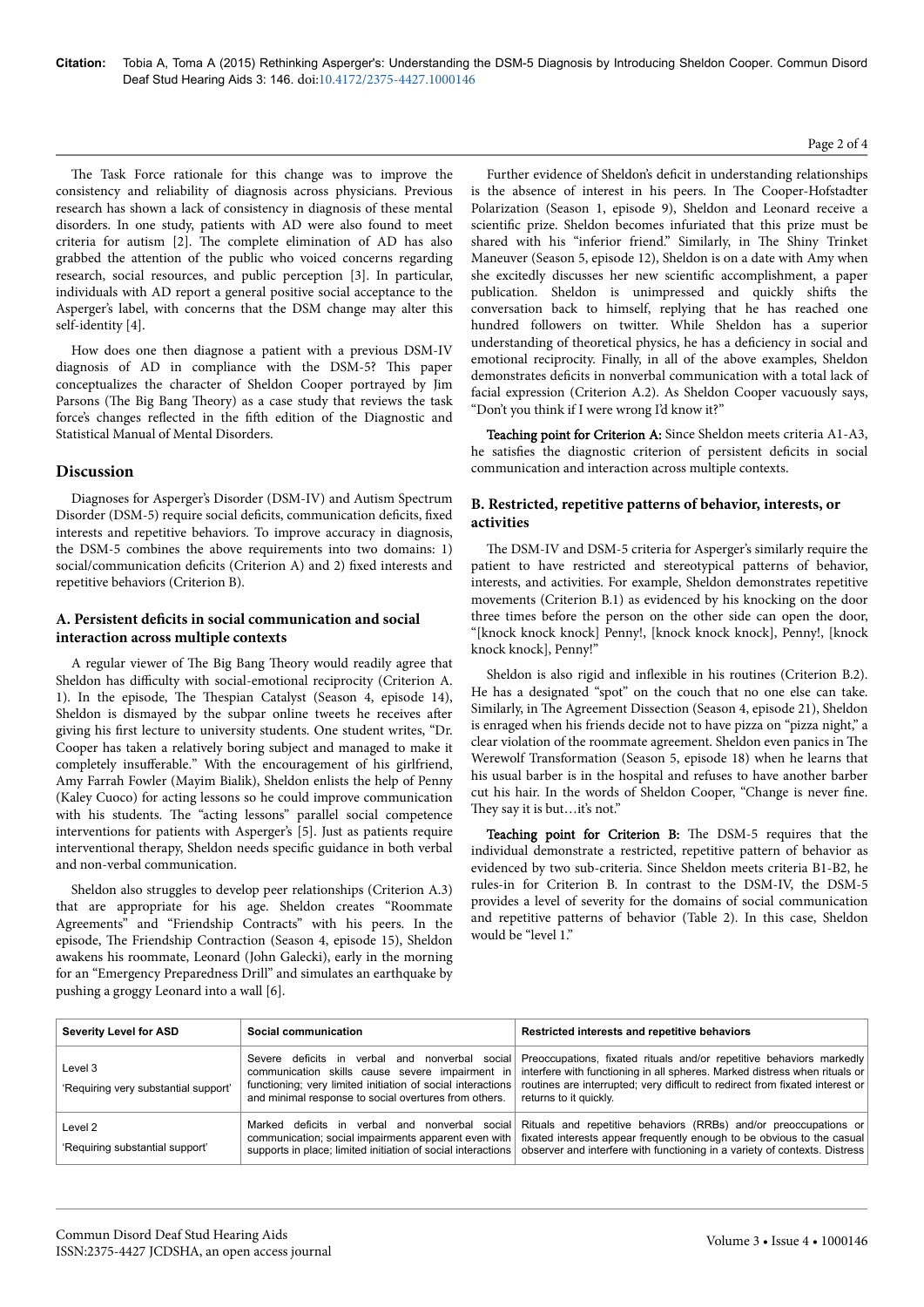|                                | and reduced or abnormal response to social overtures<br>from others.                                                                                                                                                                                                                                                      | or frustration is apparent when RRBs are interrupted; difficult to redirect<br>from fixated interest.                                                                       |
|--------------------------------|---------------------------------------------------------------------------------------------------------------------------------------------------------------------------------------------------------------------------------------------------------------------------------------------------------------------------|-----------------------------------------------------------------------------------------------------------------------------------------------------------------------------|
| Level 1<br>'Requiring support' | Without supports in place, deficits in social<br>communication cause noticeable impairments. Has<br>difficulty initiating social interactions and demonstrates<br>clear examples of atypical or unsuccessful responses<br>to social overtures of others. May appear to have<br>decreased interest in social interactions. | RRBs cause significant interference with functioning in one or more<br>contexts. Resists attempts by others to interrupt RRBs or to be<br>redirected from fixated interest. |

Table 2: Levels of severity for Autism spectrum disorder.

# **C. Symptoms must be present in the early developmental period**

The episode, The Porkchop Indeterminacy (Season 1, episode 15), illustrates that Sheldon Cooper's genius and social awkwardness were evident at an early age. Missy Cooper (Courtney Henggeler), Sheldon's fraternal twin sister, tells the story of how when they were just eight years old, Sheldon turned her easy-bake-oven into a high-powered furnace to keep her out of his room [7].

# **D. Symptoms cause clinically significant impairment in social, occupational, or other important areas of current functioning**

We recognize the effect of Sheldon's disorder when we see that he relies on his roommate and friends to commute to work, go to the dentist, and run errands. Sheldon believes he is "too evolved for driving" and the burden falls on those around him (Euclid Alternative, Season 2, episode 5).

## **E. Нese disturbances are not better explained by intellectual disability (intellectual developmental disorder) or global developmental delay**

While Sheldon Cooper may lack social skills, his intellectual abilities are clearly above average. In Нe Codpiece Topology (Season 2, episode 2), Sheldon tells Leonard, "I am a published theoretical physicist with two doctorates and an IQ which can't be accurately measured by normal tests, how much scarcer could I be?"

# **Conclusions**

As illustrated by Sheldon Cooper, a patient with a previous DSM-IV diagnosis of Asperger's Disorder could be "relabeled" in the DSM-5 as Autism Spectrum Disorder. Additional specifiers include a) with or without accompanying intellectual impairment, b) with or without accompanying language impairment, c) associated with a known medical or genetic condition or environmental factor, d) associated with another neurodevelopmental, mental, or behavioral disorder, and e) with catatonia. Moreover, by assigning specific episodes to view (Table 3), residents at Rutgers Robert Wood Johnson Medical School review the new criteria to reach a diagnosis that includes level 1 severity, without accompanying intellectual impairment, without accompanying language impairment.

While the differences in criteria between Asperger's and Autism Spectrum Disorder appear to be subtle, this may reflect the previous inaccuracy found across diagnoses that prompted the new DSM designation. Нe most significant change in diagnosis may in fact be the elimination of the Asperger's name itself.

| Criteria                                                                                                                    | <b>Explanation</b>                                                                                  | <b>Episode Name</b>                | Season, Episode Number |
|-----------------------------------------------------------------------------------------------------------------------------|-----------------------------------------------------------------------------------------------------|------------------------------------|------------------------|
| A. Persistent deficits in social communication and social interaction across multiple contexts                              |                                                                                                     |                                    |                        |
| A.1                                                                                                                         | Deficits in social-emotional reciprocity including<br>failure of normal back-and-forth conversation | The Thespian Catalyst              | Season 4, episode 14   |
| A.3                                                                                                                         | Struggles to develop peer relationships that are<br>appropriate for his age                         | The Friendship Contraction         | Season 4, episode 15   |
|                                                                                                                             | Lacks an ability to share enjoyment in the<br>achievement of others                                 | The Cooper-Hofstadter Polarization | Season 1, episode 9    |
|                                                                                                                             |                                                                                                     | The Shiny Trinket Maneuver         | Season 5, episode 12   |
| B. Restricted, repetitive patterns of behavior, interests, or activities                                                    |                                                                                                     |                                    |                        |
| B.2                                                                                                                         | Insistence on sameness, inflexible adherence to<br>routines                                         | The Agreement Dissection           | Season 4, episode 21   |
|                                                                                                                             |                                                                                                     | The Werewolf Transformation        | Season 5, episode 18   |
| C.Symptoms must be present in the early developmental period                                                                |                                                                                                     |                                    |                        |
|                                                                                                                             |                                                                                                     | The Porkchop Indeterminacy         | Season 1, episode 15   |
| D.Symptoms cause clinically significant impairment in social, occupational, or other important areas of current functioning |                                                                                                     |                                    |                        |